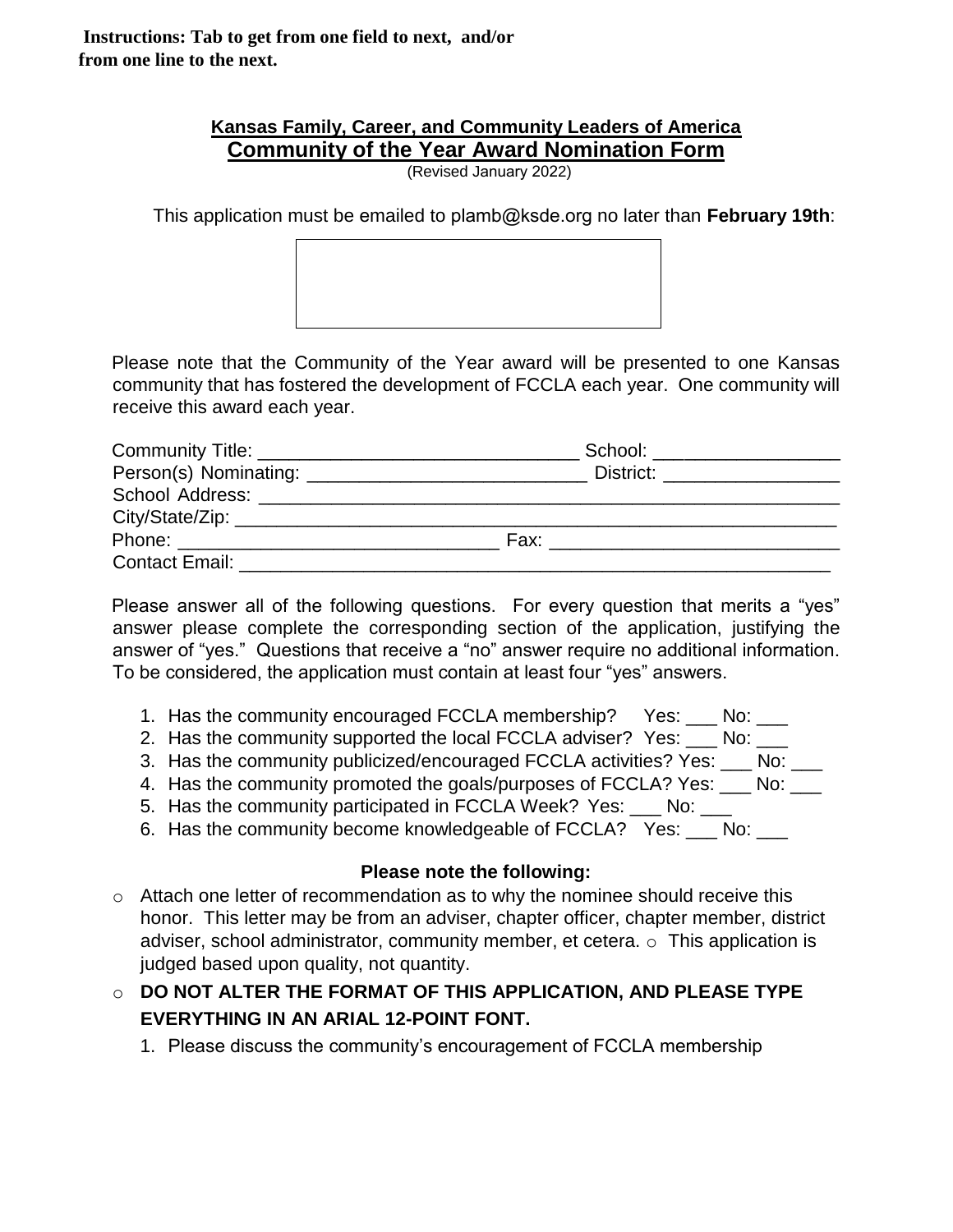2. Please discuss the community's support of their local FCCLA adviser

3. Please discuss the community's encouragement/publicizing of FCCLA activities

4. Please discuss the community's promotion of FCCLA's goals/purposes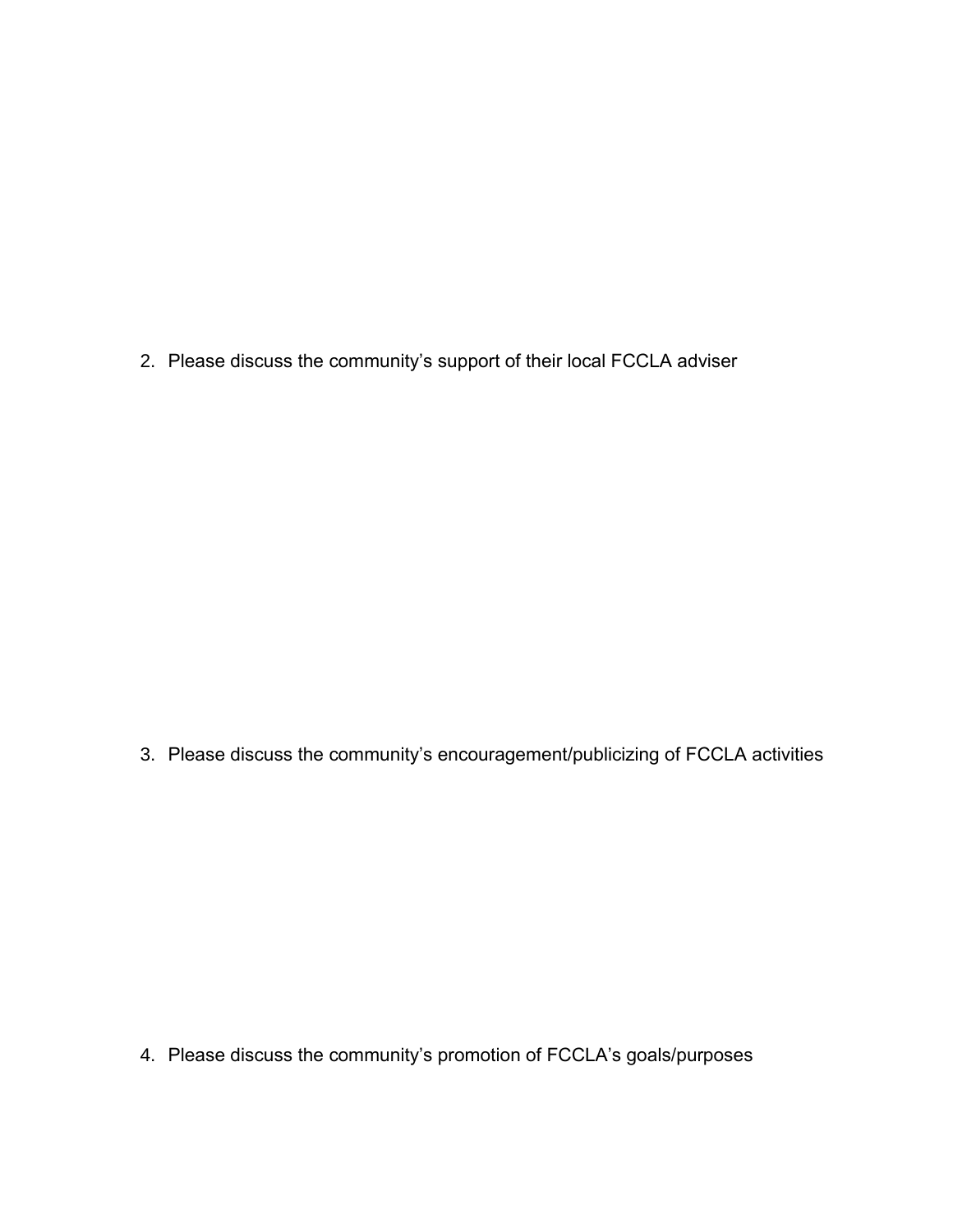5. Please discuss the community's participation in FCCLA Week

6. Please discuss the community's knowledge of FCCLA

## **Kansas Family, Career, and Community Leaders of America Community of the Year Award Scorecard**